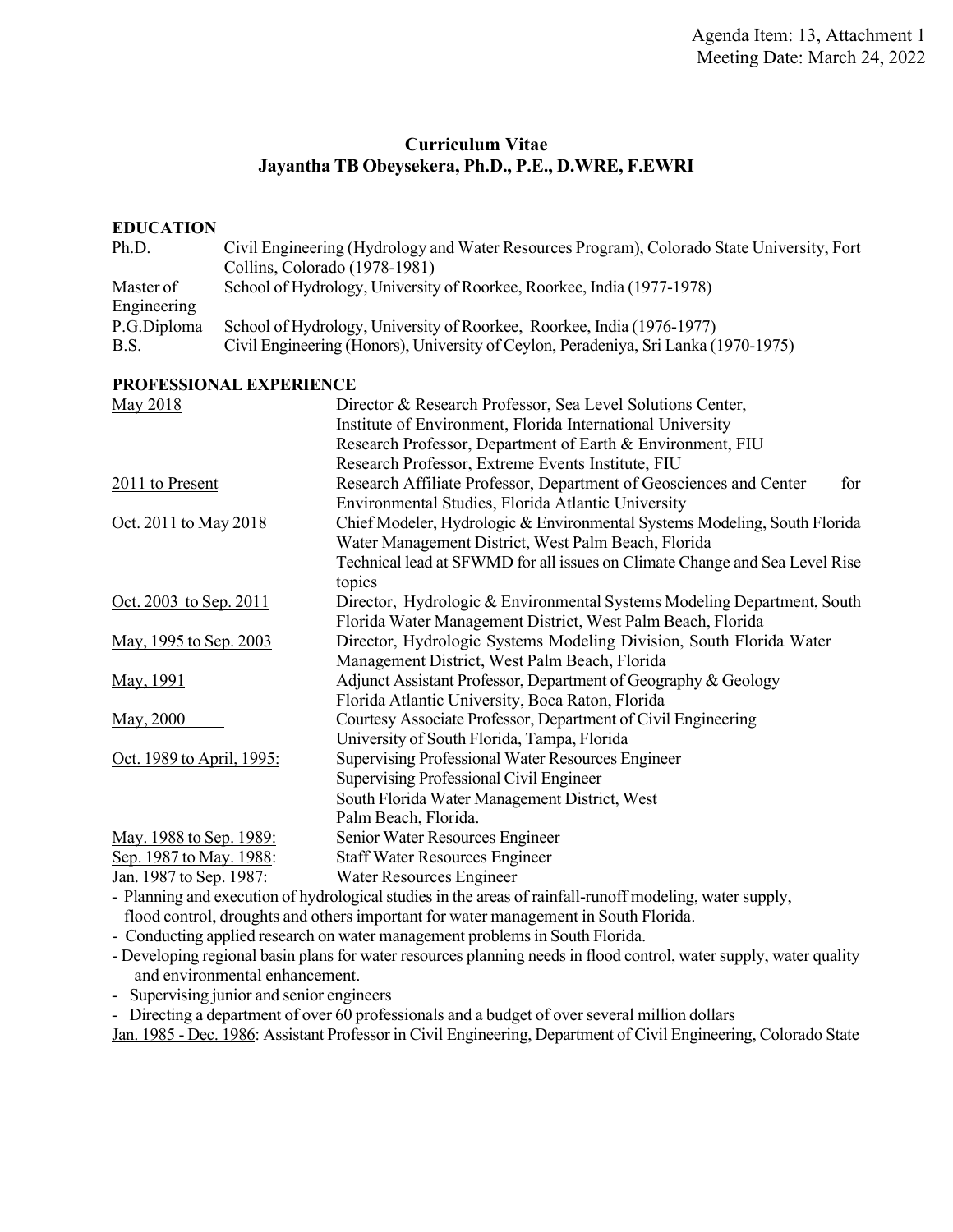University, Fort Collins, Colorado.

-Conducting basic and applied research in areas of stochastic hydrology and water resources planning and management.

-Teaching courses in hydrology and water resources area.

-Advising students in their graduate work (both as advisor and a committee member)

Aug. 1982 - Dec. 1984: Research Scientist, International Water Resources Institute, School of Engineering and Applied Sciences, George Washington University, Washington, D.C.

-Technical assistance in applied and research projects undertaken by the International Water Resources Institute. - Teaching courses in Hydrology and Water Resources area.

Sep. 1981 -July 1982: Research Associate, Hydrology and Water Resources Program, Colorado State University, Fort Collins, Colorado.

- Instructor of an undergraduate course on basic hydrology.

-Assisted in organizing and preparing lecture notes for a course entitled, "Computer Watershed Models in Hydrology."

-Research on forecasting monthly streamflow for the real time operation of reservoirs.

Aug. 1978 - Aug. 1981: Research Assistant, Hydrology and Water Resources Program, Colorado State University, Fort Collins, Colorado.

- Modeling hydrologic time series with mixture models in general and shifting level models in particular.

- Research on physically based stochastic models in hydrology.

- Teaching Assistant for an undergraduate (Senior level) course on basic hydrology.

- Teaching assistant for a graduate course on Stochastic Processes in Hydrology.

- Grader for a graduate course on Open Channel Hydraulics.

- Assistant in preparing lecture notes and computer programs for a short course entitled "Statistical Techniques for Data Generation and Forecasting."

July 1976 - May 1978: UNESCO Fellowship Holder, School of Hydrology, University of Roorkee, Roorkee, India.

-Research on daily rainfall generation using a Markov chain models.

-Research on a deterministic daily rainfall-runoff model suitable for situations of inadequate hydrologic data.

- Research on sizing of a reservoir using economic analysis and simulation.

Jan. 1976 - June 1976: Assistant Lecturer in Civil Engineering, University of Sri Lanka, Katubedda, Sri Lanka.

- Teaching and conducting lab classes in fluid mechanics.

- Advising undergraduate students in their project work.

July 1975 - Dec 1975:Engineering Assistant, Hydrology Division, Irrigation Department, Colombo, Sri Lanka. - Operational study of the Kotmale reservoir in Mahaweli project, Sri Lanka.

- A simulation study on the effect of Mahaweli project on existing irrigation schemes.

Mar. 1975 - June 1975: Instructor in Civil Engineering, University of Sri Lanka, Peradeniya, Sri Lanka.

- Conducting lab classes and grading lab reports for undergraduate civil engineering students.

- Advising students in their project work.

### **PROFESSIONAL AFFILIATIONS AND NATIONAL COMMITTEES**

 Member, **American Geophysical Union, American Society of Civil Engineers, Journal of Coastal Research.**  Member, Surface Runoff Committee of the **American Geophysical Union** (term expired)

 Member of the **National Research Council** committee to review recent hydrologic studies of the Klamath River Basin in Oregon and California (term completed)

 Member of the **National Research Council** committee on Sustainable Water & Environmental Management in California Bay-Delta (term completed)

 External agency member to the **US Army Corps of Engineers** to review the hydrologic modeling of the New Member of the **National Research Council** panel on California Bay Delta Conservation Plan (term completed)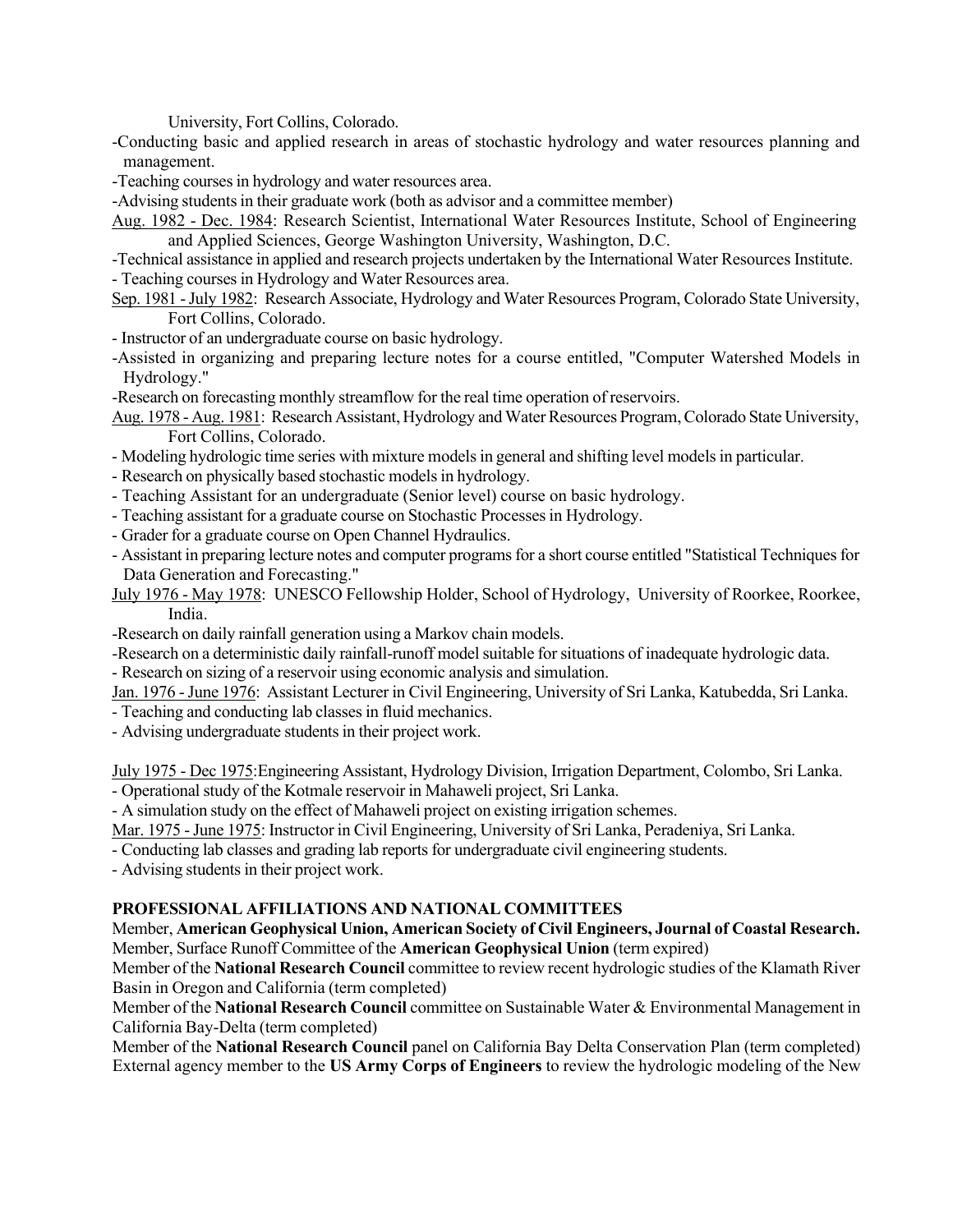Orleans in the aftermath of hurricane Katrina

 sediment transport (3 conferences, 2002, 2006, 2010) Member of the organizing committee of the **Federal interagency conference on hydrologic modeling** and

 **USGCRP**, appointed by The Secretary of Commerce, US Department of Commerce (Current). Lead author for SE Chapter of the 2014 **National Climate Assessment**  Member of the United States **National Climate Assessment and Development and Advisory Committee,** 

 Member, Coastal Assessment Regional Scenario Working Group (CARSWG), **Department of Defense** (term Member and Co-author, Sea Level Rise Scenarios for the **National Climate Assessment** (released 2012) Member of the **National Research Counci**l committee on the Edwards Aquifer in Texas (term completed) completed)

 Member, Task Committee Lead, Stochastic Methods for Analyzing Nonstaionary Extreme Hydrologic Events, **EWRI**, American Society of Civil Engineers

Member, HYDEA Committee, American Society of Civil Engineers

 **Peer Reviewer** for Hydrologic Processes, Journal of Hydrology, EoS (AGU), Climate Science, Earth Interactions, Mathematical Problems in Engineering, Journal of Environmental Planning and Management, J. American Water Resources Association, Hydrological Sciences, Environmental Reviews, Climate Dynamics, Regional Environmental Change, Weather, Climate and Society journal J. Hydrologic Engineering, Coastal Engineering, Journal of Coastal Research, Water Resources Research,

## **PROFESSIONAL REGISTRATION**

 Fellow EWRI Registered Professional Engineer (No. 40202), State of Florida, Diplomate Water Resource Engineer, EWRI,

### **TEACHING EXPERIENCE**

- 1. Basic Hydrology (Undergraduate), Colorado State University
- 2. Advanced Hydrology (Graduate), George Washington University
- 3. Water Resources Planning (Graduate), George Washington University
- 4. Computer Watershed Models in Hydrology (Graduate), Colorado State University
- 5. Stochastic Processes in Hydrology (Graduate), Colorado State University
- 6. Control of Floods and Droughts (Graduate), Colorado State University
- 7. Engineering Mechanics: Dynamics (Undergraduate), Colorado State University
- 8. Dynamic Hydrology (Graduate), Florida Atlantic University
- 9. Stochastic Hydrology (Graduate), Florida Atlantic University
- 10. Advanced Topics in Hydrology (Graduate), Florida International University

# **ACADEMIC ADVISING**

- Luis Cadavid, M.S. Civil Engineering, Colorado State University (Advisor until leaving CSU)
- Paul Trimble, M.S. Florida Atlantic University (Committee Member)
- Keren Bolter, Ph.D., Florida Atlantic University (Committee Member)
- • Aaron Evans, Ph.D., Florida Atlantic University (Co-Advisor, Completed 2014)  *Dissertation: Remote Sensing of Evapotranspiration using Automated Calibration: Development and Testing in the State of Florida*
- • G. Naveendrakumar. M.Phil. *Historical trends in averages and extremes of rainfall, temperature, and runoff of Sri Lanka. University of Peradeniya. Sri Lanka*.

## **BOOKS**

 Symposium, July 15-17, 1985, Colorado State University, Fort Collins, Colorado Co-editor, Multivariate Analysis of Hydrologic Processes, Proceedings of Fourth International Hydrology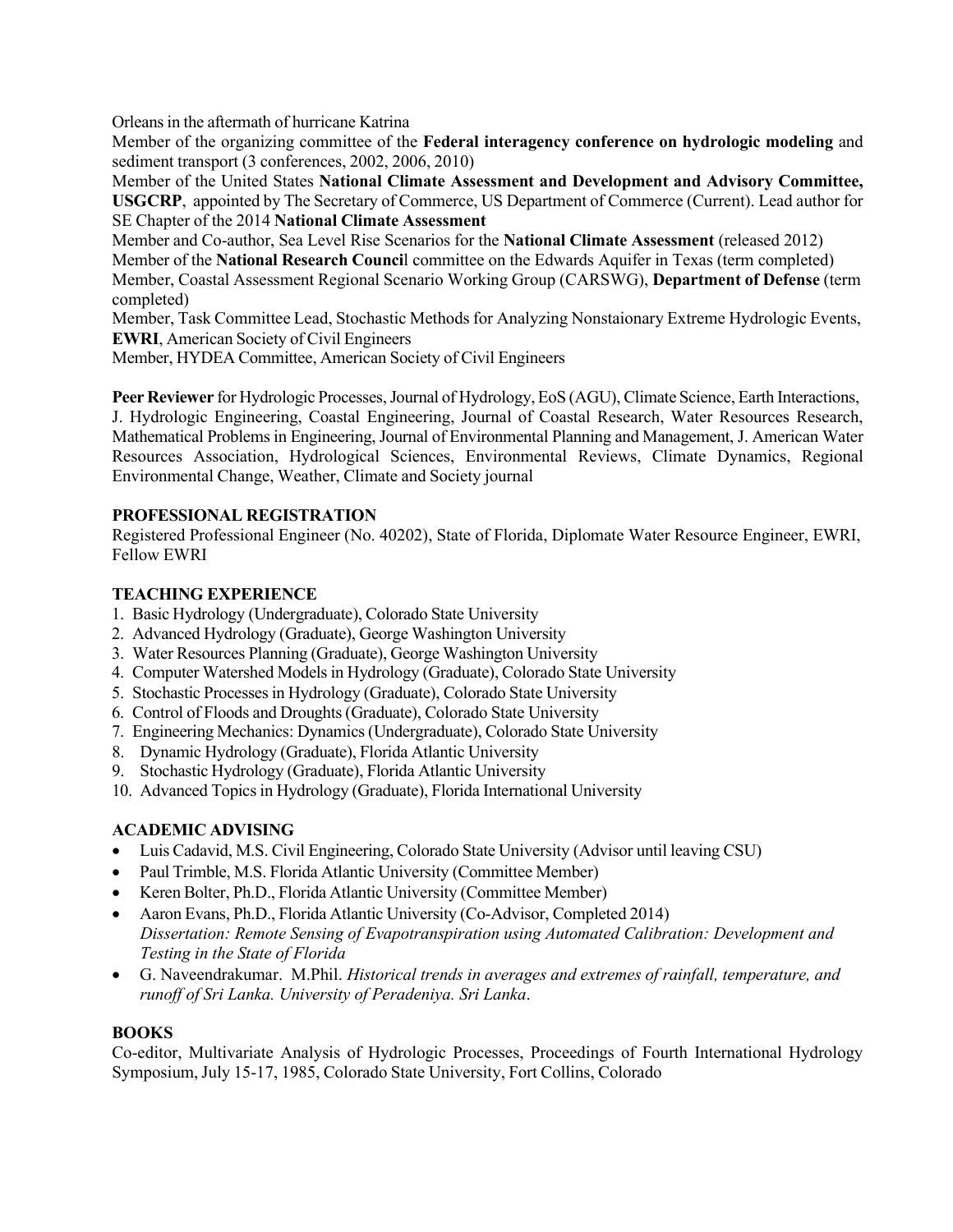Co-author, Landscapes and Hydrology of the Pre-drainage Everglades, University Press of Florida, ISBN 978-0- 8130-3535-2, Gainesville, Florida, 2011

Co-editor, Florida's Climate: Changes, Variations & Impacts. Florida Climate Institute (FCI). 2017

### **INTERNATIONAL EXPERIENCE**

Brazil: One-week visit to write a proposal for water management in the drought-prone regions of the North and East

Colombia: Visited two times to conduct short-course on hydrologic modeling at the National University, Medellin Dominican Republic: Principal Investigator for hydrologic studies, Operational Studies of the Valdesia Reservoir, a project funded by the World Bank. Taught several training classes on hydrologic modeling.

 India: Participated as a member of US team at a special workshop on Incorporation of climate information in water resources management held in Pune, India, July 2006

 Water/Environmental Systems organized by Professors Jose Salas & Jun-Haeng Heo, Yonsei University, Seoul, Korea: Jan 21-Feb 1, 2013. Korea:Taught 12 hours on Statistical Modeling of Hydrologic Extremes at the course on Risk Analysis of

 Presented an invited lecture on "Incorporation of Climate Change and Variability for Management of Water Research, held Seoul, Korea (March, 2008) Resources in South Florida, USA," at the International Symposium on New Directions in Climate Change

 Engineering, Lima, March 14-16, 2013. Peru: Short course on "Risk of extreme events under non-stationary conditions" at the National University of

Spain: Invited to teach at a one-week short-course on hydrologic modeling using stochastic methods at University of Valencia

Sri Lanka:

- • During the last several years, taught several short-courses on hydrologic modeling to engineers at the Sri Lanka Land Reclamation and Drainage Corporation (SLLRDC).
- Developed a methodology for computing design rainfall events for the Colombo Metropolitan Region.
- Department and to the scientists at International Water Management Institute (IWMI). • On several occasions during the past several years, presented seminars to engineers at the Irrigation
- • Presented a Special Invited Lecture at the International Conference on Water Resources Management in the Changing Environment of the Monsoon Region held November17-19, 2004 in Colombo, Sri Lanka. The title of the paper was "Integrated Water Resources Management in the USA–Experience in South Florida."
- • Presented a seminar entitled "Recent Technological Advances in Hydrologic Information Systems" to about 40 engineers at the Irrigation Department in Sri Lanka (November 25, 2004).
- • Co-principal investigator on Tsunami Impacts on groundwater, soils, and vegetation in coastal regions of Sri Lanka, funded by the US National Foundation, and the Sri Lanka National Science Foundation (visited Sri Lanka in February, 2005, and again in July, 2005)
- Presented several talks on Climate Change (March, 2011)
- International Perspective on Water Resources and the Environment, IPWE Conference organized by EWRI or the American Society of Civil Engineers, Jan 3-6, 2016 Taught the short course on "Quantifying Hydrologic Risk of Extreme Events in a Changing Climate," 8th
- • Taught a 2-day workshop on Watershed and River Flow Modeling using HEC software (43 engineers, April 2017)

USA:

- • Taught a short course entitled "Quantifying Hydrologic Risk of Extreme Events in Non-Stationary Environments," at the 2013 ASCE-EWRI meeting, Cincinnati, Ohio
- • Taught the coarse on "Quantifying Hydrologic Risk of Extreme Events in Changing Climate and Environment", EWRI meeting, West Palm Beach, Florida, May 22, 2016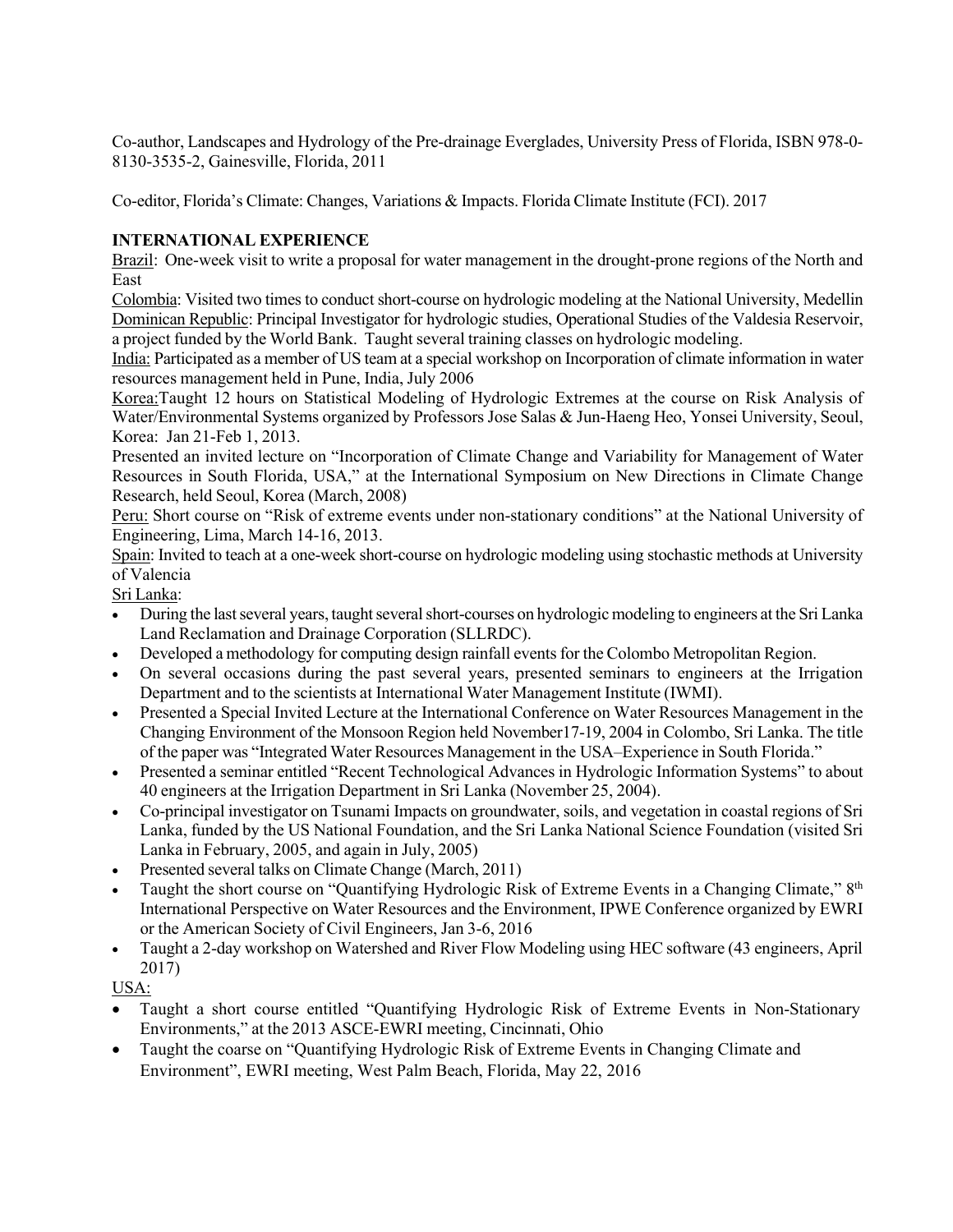Venezuela: Invited to present a paper on "Ecosystem Restoration and Sustainable Development in South Florida," Inter-american Conference on Environmental Issues, December 8-11, 1997, Universidad Simon Bolivar Bolivia: Taught a short course entitled "Hydrologic Risk of Extreme Events," ASOCIACION BOLIVIANA DE INGENIEROS PARA LA CONSERVACION DEL AGUA, Tarija and Sucre, Bolivia, February 28-March 7, 2016

# **PEER-REVIEWED PUBLICATIONS**

- Models," Journal of the Hydraulics Division, ASCE, Vol 107, No. HY7, July, pp. 853-866. 1. Jose D. Salas, **J. T. B. Obeysekera**, and R. A. Smith. 1981. "Identification of Streamflow Stochastic
- 2. J. D. Salas, and **J. T. B. Obeysekera**. 1982. "ARMA Model Identification of Geophysical Time Series," Journal of Water Resources Research, Vol. 18, No. 4, pp 1011-1021.
- 3. A. V. Vechhia, **J. T. B. Obeysekera**, J. D. Salas and D. C. Boes, "Aggregation and Estimation of Low Order Periodic ARMA Models," Journal of Water Resources Research, Vol 19, No. 5, pp 1297-1306, 1983.
- 4. V. Yevjevich, and **J. T. B. Obeysekera**. 1984. "Estimation of Skewness of Hydrologic Variables," Journal of Water Resources Research, Vol. 20, No. 7, pp. 935-943, July.
- 5. V. Yevjevich, and **J. T. B. Obeysekera**. 1985. "Effects of Incorrectly Removed Periodicity in Parameters of Stochastic Dependence," Journal of Water Resources Research, Vol. 21, No. 5, pp. 1685-1690, May.
- Autoregressive Variables," Journal of Water Resources Research, Vol 21, N0. 10, pp. 1569-1572, Oct. 6. **J. T. B. Obeysekera** and V. Yevjevich. 1985. "A Note on Simulation of Samples of Gamma
- 7. **J. T. B. Obeysekera**, M. Bayazit and V. Yevjevich. 1985. "Covariance Between Subsample Mean and Variance as Related To Storage Variables," Journal of Hydrology, Vol. 78, pp. 137-150, May.
- 8. V. Yevjevich, and **J. T. B. Obeysekera**. 1985. "Correlation Between Sample First Autocorrelation Coefficient and Extreme Hydrologic Runs," Journal of Hydrology, Vol. 79, pp. 171-186.
- 9. **J. T. B. Obeysekera** and J. D. Salas. 1986. "Modeling of Aggregated Hydrologic Time Series," Journal of Hydrology, Vol. 86, pp. 197-219.
- 10. V. Yevjevich and **J. T. B. Obeysekera**. 1987. "Relationship Among Water Storage Variables" Journal of Water Resources Planning and Management, ASCE, Vol. 113, No. 3, pp. 353-367.
- Rainfall Models" , Journal of Water Resources Research, Vol. 23, No. 10, pp. 1837-1850. 11. **J. T. B. Obeysekera**, G. Q. Tabios III, and J. D. Salas. 1987. "On Parameter Estimation of Temporal
- 12. H. W. Shen, G. Q. Tabios, and **Jayantha Obeysekera**. 1988. "On Outlier Detection Tests," Schweizer Ingenieur und Architekt, Nr.37, 8.
- 15. H.W. Shen, G.J. Koch, and **J. T. B. Obeysekera.** 1990. "Physically Based Flood Features and Frequencies," Journal of Hydraulic Engineering, ASCE, Vol. 116, No. 4.
- 16. Luis Cadavid, **Jayantha T. B. Obeysekera**. 1991. "Flood-Frequency Derivation from Kinematic Wave," Journal of Hydraulic Engineering, Vol. 117, No. 4,pp. 489-510.
- 17. W. Abtew, **J. Obeysekera**, and G. Shih. 1993. "Spatial Analysis for Monthly Rainfall in South Florida," Water Resources Bulletin, American Water Resources Association, April, 1993.
- 18. Jose Salas, and **J. T. B. Obeysekera**. 1992. "Conceptual Basis of Seasonal Streamflow Time Series Models," Journal of Hydraulic Engineering, Vol. 118, No. 8, pp. 1186-1194.
- 19. G. Shih, W. Abtew, and **J. Obeysekera**. 1994. "Accuracy of Nutrient Runoff Load Calculations Using Time-Composite Sampling," Transactions of ASAE, Vol. 37(2).
- 20. W. Abtew, **J. Obeysekera**, and G. Shih. 1995. "Spatial Variation of Daily Rainfall and Network Design". Transactions of ASAE. Vol. 38, No. 3. pp. 843-845.
- 21. W. Abtew, and **J. Obeysekera**. 1995. "Lysimeter Study of Evapotranspiration of Cattails and Comparison of Three Estimation Methods". Transactions of the ASAE, Vol. 38, No. 1. pp 121-129.
- 22. Abtew, W. and **J. Obeysekera**. 1995. "Estimation of Energy Requirements of Morning dew Evaporation from Leaf Surfaces". Water Resources Bulletin Vol. 31, No. 2. pp. 217-225.
- 23. Abtew, W., and **J. Obeysekera**. 1996. "Drainage Generation and Water Use in the Everglades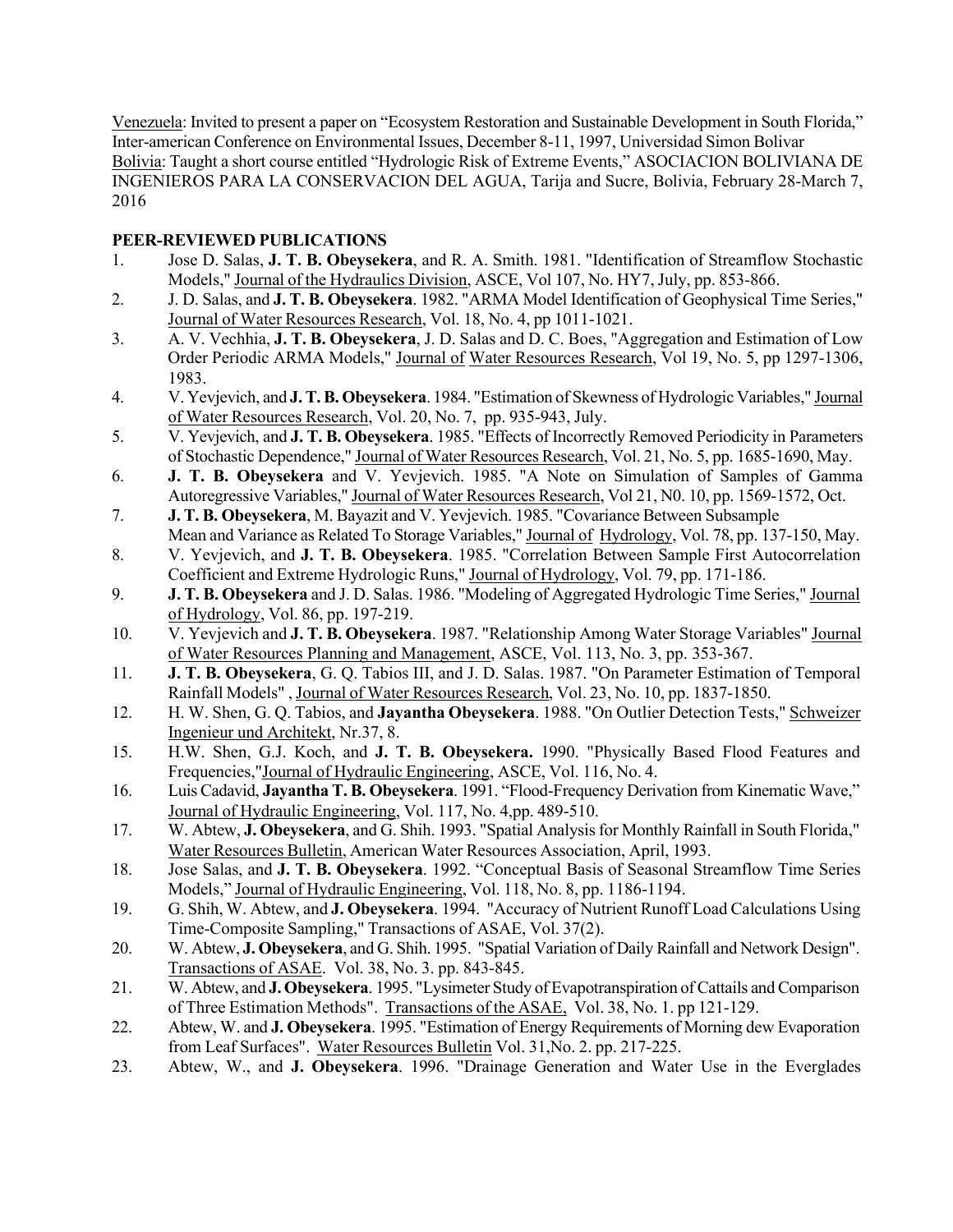Agricultural Area Basin". Water Resources Bulletin. Vol. 32, No. 6 pp. 1147-1158.

- 24. P. Windemuller, D.L. Anderson, H. Aalderink, W. Abtew, and **J. Obeysekera**. 1996. "Modeling Flow Water Resources Association. Vol. 33, No. 1 pp. 21-434. in the Everglades Agricultural Area Irrigation/Drainage Canal Network". Journal of the American
- 25. **Jayantha Obeysekera**, and Ken Rutchey. 1997. "Selection of scale for Everglades landscape models," Landscape Ecology, Vol. 12, No. 1, pp7-18.
- 26. Jorge I. Restrepo, Angela M. Montoya, and **Jayantha Obeysekera**. 1998. "A Wetland Simulation Module for the MODFLOW Ground Water Model," **Ground Water**, Vol. 36, No. 5.
- 27. **Jayantha Obeysekera**, J. Browder, L. Hornung, and M. Harwell. 1999. "The natural South Florida system I: Climate, geology, and hydrology, Urban Ecosystems, 3, 223-244.
- 2001. "Simulating Flow in Regional Wetlands with the MODFLOW Wetlands Package," Journal of the American Water Resources Association, Vol. 37, No. 3. 28. Mark M. Wilsnack, David E. Welter, Angela Montoya, Jorge Restrepo, and **Jayantha Obeysekera**.
- Runoff from Variable Source in Humid Shallow Water Table Environments," Journal of the American Water Resources Association, Volume 39, No. 1, pp 75-85. 29. Tatiana Hernandez, Mahmood Nachabe, Mark Ross, and **Jayantha Obeysekera**. 2003. "Modeling
- 30. Mahmood Nachabe, Caroline Masek, and **Jayantha Obeysekera**. 2004. "Observations and Modeling of Profile Soil Water Storage above a Shallow Water Table," Soil Science Society of America Journal, 68:719-724.
- 31. Joseph Park, Randy VanZee, Wasantha Lal, David Welter, and **Jayantha Obeysekera**. 2005. "Sigmoidal Planning and Management, ASCE, Vol 131, (4), p 292-298. Activation of PI Control Applied to Water Management," Journal of Water Resources Planning and
- 32. Joseph Park, **Jayantha Obeysekera**, and Randy VanZee. 2007. "Dynamic Control Switching Applied to Water Resource Management Simulation," Journal of the American Water Resources Association, Vol 43, 3.
- 33. Paul Trimble, **J. Obeysekera**. L. Cadavid, and R. Santee. 2005. "Application of Climate Outlooks for American Society of Civil Engineers. Water Management in South Florida," in Climate Variations, Climate Change, and Water Resources Engineering. Edited by Jurgen Garbrecht, and Thomas Piechota, peer-reviewed and published by
- 34. Joseph Park, **Jayantha Obeysekera**, and Randy VanZee. 2005. "Prediction boundaries and forecasting of nonlinear hydrologic stage data," Journal of Hydrology, 312, 79-94.
- resources in Sri Lanka*.*2006. Water Resour. Res.*,* 42*, W05201, doi:*[10.1029/2006WR004876.](http://dx.doi.org/10.1029/2006WR004876)  35. T. Illangasekare*,* **Jayantha Obeysekera** and others*,* Impacts of the 2004 tsunami on groundwater
- 36. Joseph Park, **Jayantha Obeysekera**, and Randy VanZee. 2007. "Multilayer Control Hierarchy for Water Planning and Planning and Management, ASCE, 133(2). Management Decisions in an Integrated Hydrologic Simulation Model, Journal of Water Resources
- 37. **Jayantha Obeysekera**. 2009. "The Role of Technology in Water Resources Planning and Management" contributed as task committee member on an **ASCE** monograph edited by E. M. Perez, and W. Viessman, American Society of Civil Engineers.
- 38. Joseph Park, **Jayantha Obeysekera**, Jenifer Barnes. 2010. "Temporal Energy Partitions of Florida Extreme Sea Level Events as a function of Atlantic Multi-decadal Oscillation," Ocean Science, 6, 587-593.
- ASCE Journal of Port, Coastal, Waterway and Ocean Engineering, 136 (6), 350-356. 39. Joseph Park, **Jayantha Obeysekera**, Jenifer Barnes, Michelle Irizarry, Winnie Said. 2010. "Climate Links and Variability of Extreme Sea Level Events at Key West, Pensacola, and Mayport Florida,"
- 40. **Jayantha Obeysekera**, M. Irizarry, J. Park, J. Barnes, and T. Dessalegne. 2011. "Climate Change and Its Implication for Water Resources Management in South Florida," Journal of Stochastic Environmental Research & Risk Assessment, 25(4), 495.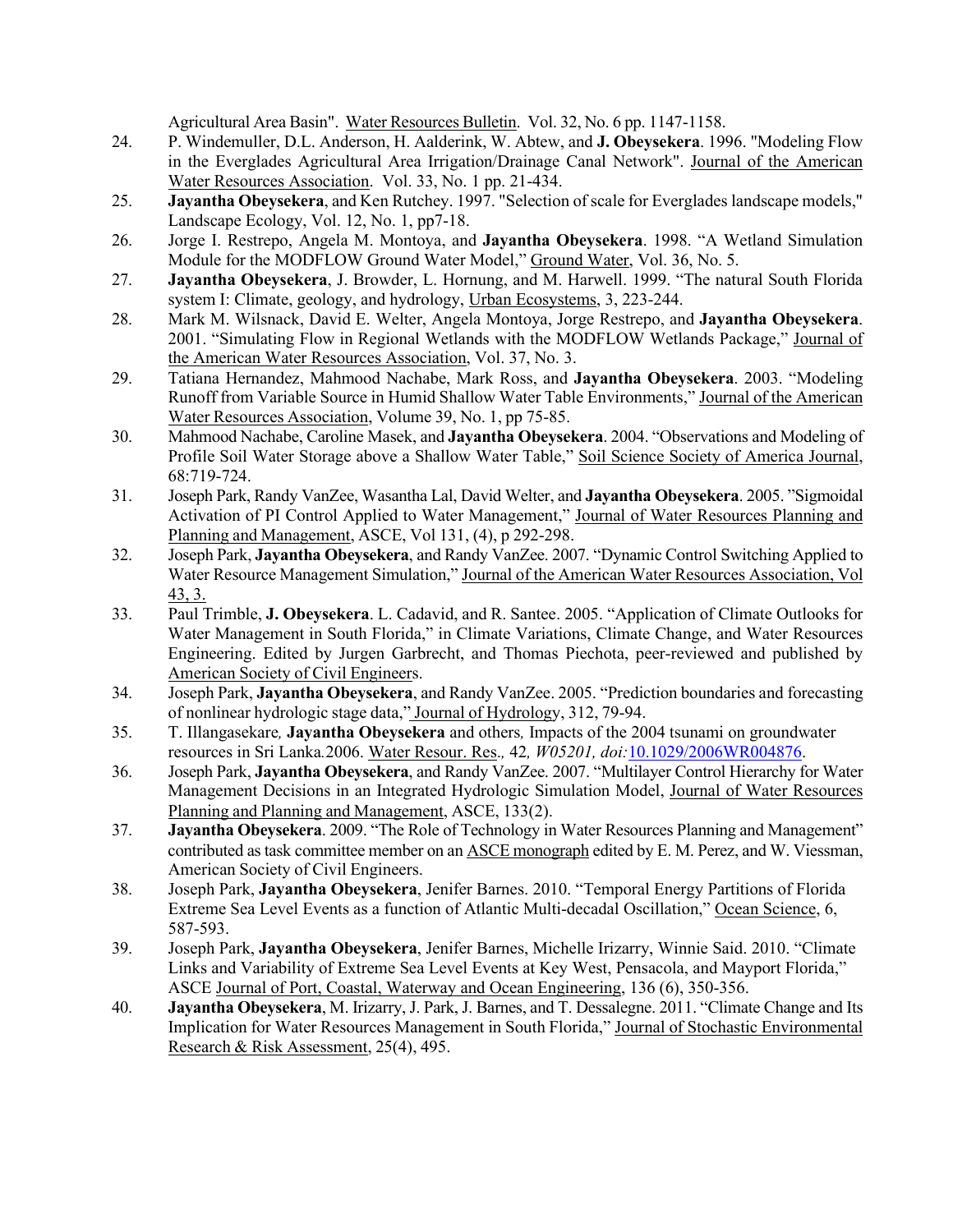- 41. Joseph Park, **Jayantha Obeysekera**, Michelle Irizarry, Paul Trimble. 2011. "Storm Surge Projections and Implications for Water Management in South Florida," Climatic Change, doi: 10.1007/s10584-011-0079-8.
- Wan. 2011. "Use of Hydrologic and Hydrodynamic Modeling for Ecosystem Restoration," Critical Reviews in Environmental Science & Technology, 41(S1):447-488. 42. **Jayantha Obeysekera**, L. Kuebler, S. Ahmed, M Chang, V. Engel, C. Langevin, E. Swain and Y.
- Florida Water Management District, Hydrologic and Environmental Systems Modeling Technical 43. **J. Obeysekera**, J. Park, M. Irizarry-Ortiz, P. Trimble, J. Barnes, J. VanArman, W. Said, and E. Gadzinski. 2011. Past and Projected Trends in Climate and Sea Level for South Florida. South Report (peer reviewed), 148 pp.
- Evapotranspiration Trends in South Florida," Hydrological Processes, 25: 958–969. 44. W. Abtew, **Jayantha Obeysekera**, and N. Iricanin. 2011. "Pan Evaporation and Potential doi: 10.1002/hyp.7887.
- Winnie Said, Erik Gadzinski. 2013. "Historical Trends in Florida Temperature and Precipitation," 45. Michelle M. Irizarry-Ortiz, **Jayantha Obeysekera**, Joseph Park, Paul Trimble, Jenifer Barnes, Hydrological Processes Journal, 27(16).
- Port, Coastal and Ocean Engineering, 139 (2), 135:141. 46. **Jayantha Obeysekera**, Joseph Park, Michelle Irizarry-Ortiz, Jenifer Barnes, and Paul Trimble. 2012. "Probabilistic Projection of Mean Sea Level and Coastal Extremes," Journal of Waterway,
- 47. **Jayantha Obeysekera** and Joseph Park. 2013. "Scenario-Based Projection of Extreme Sea Levels." Journal of Coastal Research: Volume 29, Issue 1: pp. 1 – 7.
- *National Climate Assessment*. NOAA Tech Memo OAR CPO-1. 37 pp. 48. A. Parris, P. Bromirski, V. Burkett, D. Cayan, M. Culver, J. Hall, R. Horton, K. Knuuti, R. Moss, **J. Obeysekera**. 2012. A. Sallenger, and J. Weiss. 2012. *Global Sea Level Rise Scenarios for the US*
- 49. **Jayantha Obeysekera**. 2013. "Validating climate models for computing evapotranspiration in hydrologic studies: how relevant are climate model simulations over Florida?", Regional Environmental Change, 13(1),pp 81-90.
- 50. Ramesh S.V. Teegavarapu, Aneesh Goly, and **Jayantha Obeysekera**. 2013. "Influences of Atlantic multidecadal oscillation phases on spatial and temporal variability of regional precipitation extremes," Journal of Hydrology, 495, pp. 74-93.
- 51. J. Salas and **Obeysekera, J**. 2014. "Revisiting the Concepts of Return Period and Risk for Nonstationary Hydrologic Extreme Events." ASCE *J. Hydrol. Eng.*, 19(3).  **(Received 3 awards for this paper including the 2015 ASCE Norman Medal and the 2015 Best Paper)**
- 52. **J. Obeysekera,** and Salas. 2014. "Quantifying the Uncertainty of Design Floods Under Non-Stationary Conditions." ASCE *J. Hydrol. Eng.*, 19(7).
- Assessment. Jayantha Obeysekera is a member of the National Climate Assessment Development & Advisory Committee (a federal committee). 53. Lynne Carter, J. Jones (CLAs) , L. Berry, V. Burkett, J. Murley, **J. Obeysekera**, P. J. Schramm, D. Wear (Lead authors) . 2014. Chapter 17. Southeast and the Caribbean, Third National Climate
- Greater Florida Everglades to Climate Change and Future Hydrologic Regimes: Climate Sensitivity Runs and Regional Hydrologic Modeling," Environment Management, 55(4). 54. **Jayantha Obeysekera,** Jenifer Barnes, Martha Nungesser**.** 2015**. "**Predicting Response of the
- 55. John A. Hall, S. Gill, **J. Obeysekera**, W. Sweet, K. Knuuti, and J. Marburger. 2016.  "*Regional Sea Le vel Scenarios for Coastal Risk Management: Managing the Uncertainty of Future Sea Le vel Change and Extre me Water Le vels for Department of Defense Coastal*  Sites Worldwide". U.S. Department of Defense, Strategic Environmental Research and Development Program". 224 pp. 2016. (peer reviewed)
- 56. **Jayantha Obeysekera**, Jose Salas. 2016. "Frequency of Recurrent Extremes under Nonstationarity,"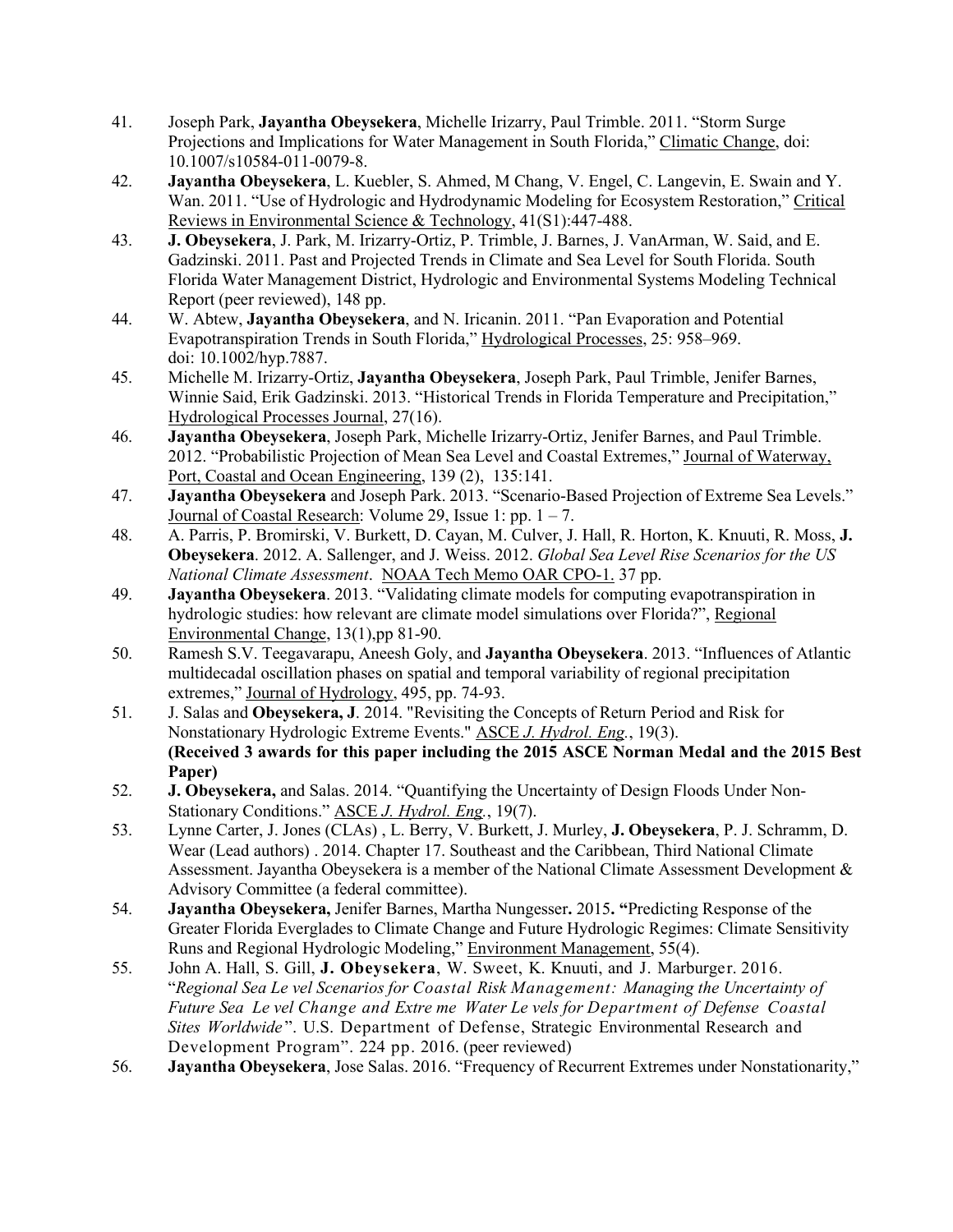**ASCE** *J. Hydrol. Eng,* 21(5).

- 57. William V. Sweet, M. Menendez, A. Genz, **Jayantha Obeysekera**, J. Park, and J. 2016. In Tide's Way: Southeast Florida's September 2015 Sunny-Day Flood [in "Explaining Extremes ASCE *J. Hydrol. Eng*, 21(5).<br>William V. Sweet, M. Menendez, A. Genz, **Jaya**<br>Tide's Way: Southeast Florida's September 2015<br>of 2015 from a Climate Perspective"]. <u>Bull. Amer</u><br>of 2015 from a Climate Perspective"]. <u>Bull. Am</u> of 2015 from a Climate Perspective"]. *Bull. Amer. Meteor. Soc*., **97 (12)**, S14–S18, doi:10.1175/BAMS-D-16-0149
- 58. William V. Sweet, R. Kopp, C. P. Weaver, **J. Obeysekera**, R.M. Horton, E. R. Thieler, C. Zervas. 2017. "*Global and Regional Sea Level Rise Scenarios for the United States*," NOAA Technical Report NOS CO-OPS 083.
- 2017. Implications of Climate Change on Florida's Water Resources. Chapter 3. Florida's Climate: Changes, Variations & Impacts. Florida Climate Institute. 59. **Obeysekera, J**., W. Graham, M.C. Sukop, T. Asefa, D. Wang, K. Ghebremichael, B. Mwashote.
- Variability and Prediction. Chapter 17. Florida's Climate: Changes, Variations & Impacts. Florida Climate Institute. 60. Kirtman, B. P., V. Misra, R. J. Burgman, J. Infanti, and **J. Obeysekera**. 2017. Florida Climate
- 61. Salas, J.D., **J. Obeysekera**, and R. Vogel. 2018. Techniques for assessing water infrastructure for online: 27Feb2018 nonstationary extreme events: a review. Hydrologic Science Journal, Vol. 63, Issue 3. Published
- 62. Sinha, Palash, J.D. Fuentes, M.E.Mann, A. Mejia, L. Ning, W. Sun. T. He., **J. Obeysekera**. 2018. Downscaled rainfall projections in south Florida using self-organizing maps. Science of the Total Environment. Vol. 635, 1, pp 1110-1123
- Temperature in Sri Lanka," Advances in Meteorology, vol. 2018, Article ID 4217917, 13 pages. 63. G. Naveendrakumar, M. Vithanage, Hyun-Han Kwon, M. C. M. Iqbal, S. Pathmarajah, and **Jayantha Obeysekera**. 2018. Five Decadal Trends in Averages and Extremes of Rainfall and <https://doi.org/10.1155/2018/4217917>
- 64. John A. Hall, Christopher P. Weaver, **Jayantha Obeysekera**, Mark Crowell, Radley M. Horton, Robert E. Kopp, John Marburger, Douglas C. Marcy, Adam Parris, William V. Sweet, William C. Veatch & Kathleen D. White. 2019. Rising Sea Levels: Helping Decision-Makers Confront the Inevitable, Coastal Management,<https://doi.org/10.1080/08920753.2019.1551012>
- 65. M. Ghanbari, Arabi, M., **Obeysekera, J**., & Sweet, W. 2019. A coherent statistical model for coastal flood frequency analysis under nonstationary sea level conditions. Earth's Future, 7, 162–177. <https://doi.org/10.1029/2018EF001089>
- 66. Jose Salas, **J. Obeysekera**. 2019. Probability Distribution and Risk of the First Occurrence of k Extreme Hydrologic Events, ASCE Journal of Hydrologic Engineering, 24(10).
- 67. de Bruijn, K.M., Maran, C., Zygnerski, M., Jurado, J., Burzel, A., Jeuken, C., **Obeysekera, J**. 2019. Flood Resilience of Critical Infrastructure: Approach and Method Applied to Fort Lauderdale, Florida. *Water 11*, 517.
- 68. Sweet, W. V., Genz, A. S., **Obeysekera**, J., & Marra, J. J. 2020. A Regional Frequency Analysis of Tide Gauges to Assess Pacific Coast Flood Risk. *Frontiers in Marine Science*, *7*, 883. https://doi.org/10.3389/fmars.2020.581769
- **Jayantha Obeysekera** & Christopher J. Martinez. 2020. Evaluating the performance of climate models in reproducing the hydrological characteristics of rainfall events, Hydrological Sciences 69. Jung-Hun Song, Younggu Her, Satbyeol Shin, Jaepil Cho, Rajendra Paudel, Yogesh P. Khare, Journal, 65:9, 1490-1511, DOI: [10.1080/02626667.2020.1750616](https://doi.org/10.1080/02626667.2020.1750616)
- drivers of compound flood events in south Florida. Nat. Hazards Earth Syst. Sci. 20, 2681–2699. 70. Jane, R., Cadavid, L., **Obeysekera, J**., Wahl, T., 2020. Multivariate statistical modelling of the <https://doi.org/10.5194/nhess-20-2681-2020>
- 71. **J. Obeysekera**, and J. Salas, 2020: Hydrologic designs for extreme events under nonstationarity. In: Eds. American Society of Civil Engineers, 63–82. http://dx.doi.org/10.1061/9780784415528.ch04 Engineering Methods for Precipitation under a Changing Climate. Olsen, J.R. and K.T. Adamec,